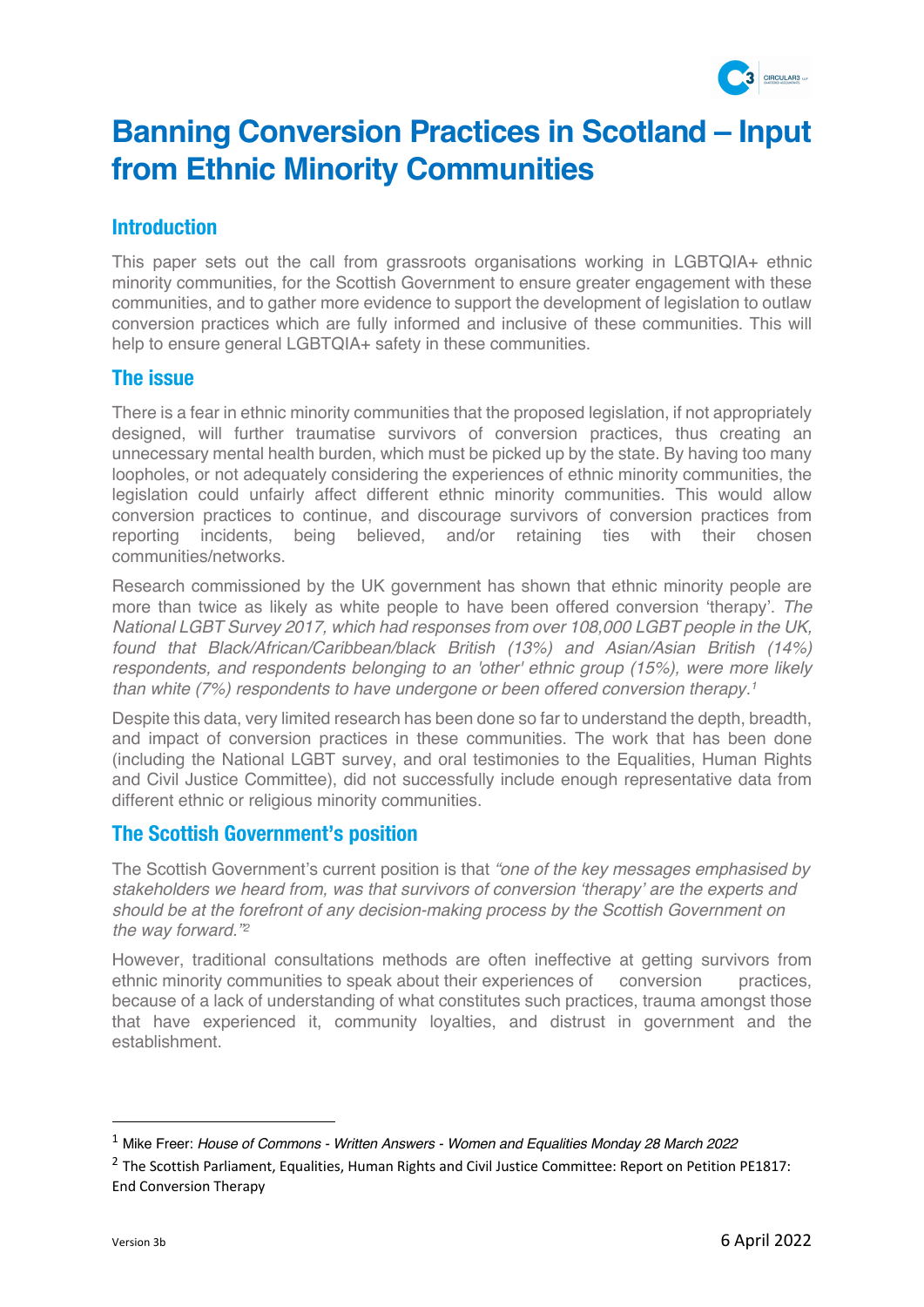

Further, grassroots organisations lack the resources to undertake appropriate research, or to engage with governments individually without funding.

## **What we are asking for**

We are asking the Scottish Government to improve its engagement with grassroots ethnic minority organisations supporting LGBTQIA+ people, through a form of collective engagement. For example, an ethnic and religious minority subcommittee that advises the ethnic minority representatives who sit on the Scottish Government's Expert Advisory Panel.

We are also asking that the Scottish Government commissions, or participates in commissioning, the independent research already proposed to the UK government, and rejected on the grounds of cost and time, without having an alternative.

## **The importance of Scottish Government support**

Because of the controversy surrounding the proposed legislation, it is important that any research conducted is thorough and robust, and that it is seen by all sides as being independent.

The government also needs to actively seek and give due weight to representations from ethnic minority communities, based on existing and future evidence presented.

The Equality Network said in its briefing to MSPs: *"It is vital that diverse cultural communities, and forms of conversion practices in diverse contexts, are properly considered to ensure that any measures to end conversion practices deliver for everyone."*

## **Benefits of the research**

Many people in the community on all sides would like to have an open debate based on independent evidence collected in the Scottish context. Sarbat LGBT+ Sikhs said: *"From our experience at Sarbat LGBT+ Sikhs, more research is required to understand the true extent of these practices within ethnic minority communities. To inform an open respectful debate in our communities".*

The legislative response must protect ethnic minority communities, rather than having adverse mental health consequences for potential victims of conversion practices. It is essential that the voices of LGBTQIA+ people from ethnic minority communities are heard and made visible.

This work makes sense, because the work and engagement will create a more effective ban for all communities by adding to the overall body of evidence, and making additional recommendations not currently being considered.

By encouraging more grant-funding or philanthropic support of grassroots ethnic minority LGBTQIA+ organisations, and by helping to increase the visibility of ethnic and religious minority groups, the Scottish Government has the opportunity to counter narratives that persist about the prevalence of LGBTQIA+ people in some ethnic minority groups, and to advocate for community-led work. We believe that this will ultimately save the Scottish Government money, as community-led solutions are more effective, reducing the impacts of conversion practices, and the burden on both the mental health and criminal justice system.

Signatories: